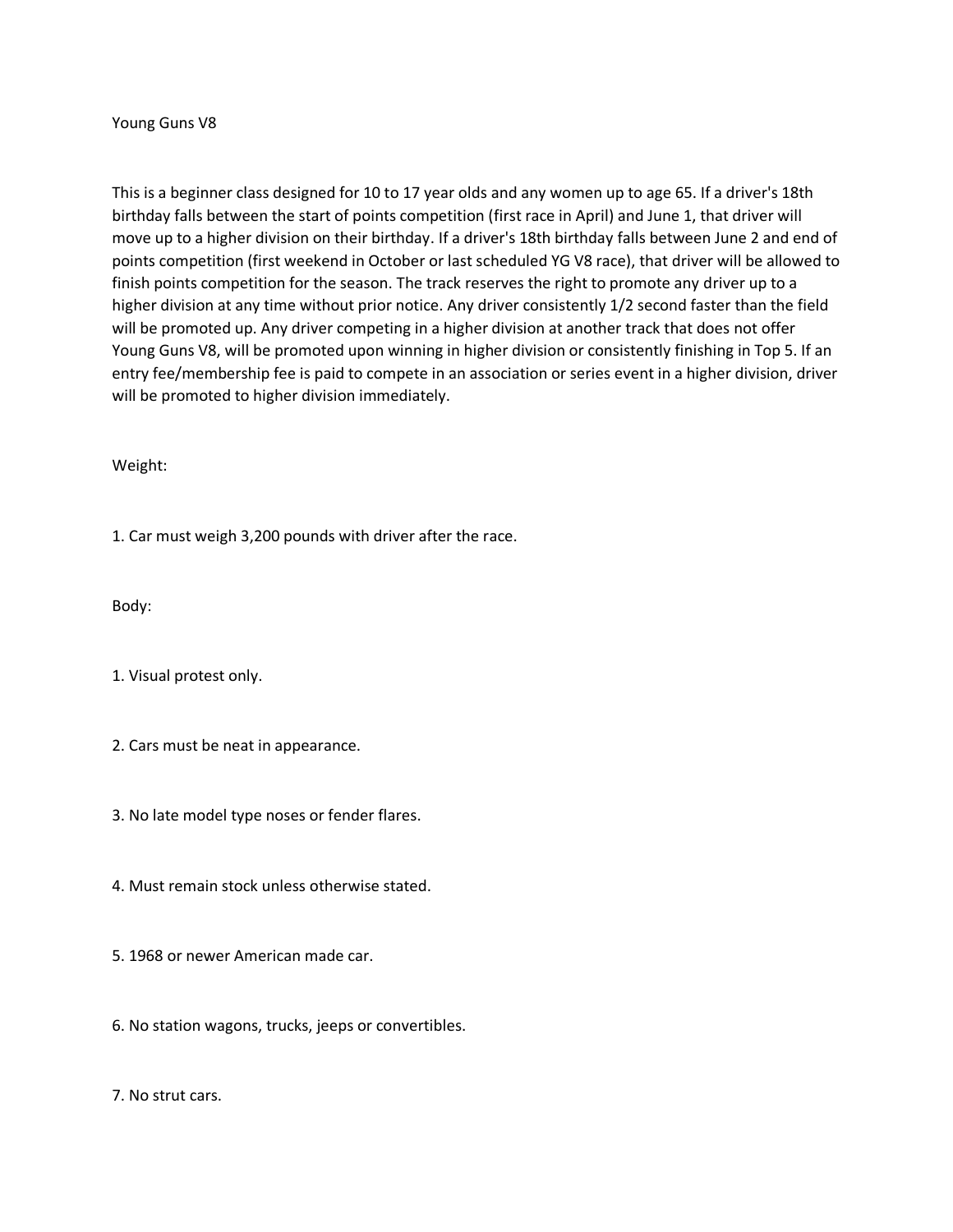8. Rear of the car must be closed. No holes or flaps.

9. Car must have a deck lid.

10. May make front fenders, doors, and rear fenders. Aluminum doors and fenders ok.

11. NO side spoilers.

12. Spoiler may not exceed 60" wide and no taller than 6". No spill plates, and no straps or spoiler supports of any type allowed.

13. Cannot exceed 48" from ground to the top of the rear spoiler.

14. May run any replacement roof, but must be a minimum of 48" x 50". NO slant roofs.

15. 13" minimum door and rear glass opening. For safety, MUST have 13" wide window opening on both left and right side in case a driver needs to exit in an emergency.

16. Interior may be boxed in.

17. Front and rear bumpers required. Rubber nose is ok, but must be stock appearing. NO cow scoop.

18. Bumper cannot exceed past the quarter panel or must run a bumper cover.

19. Breather must be boxed in on all 4 corners, and cannot exceed 2" high. May NOT pull air from inside the car.

20. Front inside wheel wells can be cut or removed for clearance, but not excessive.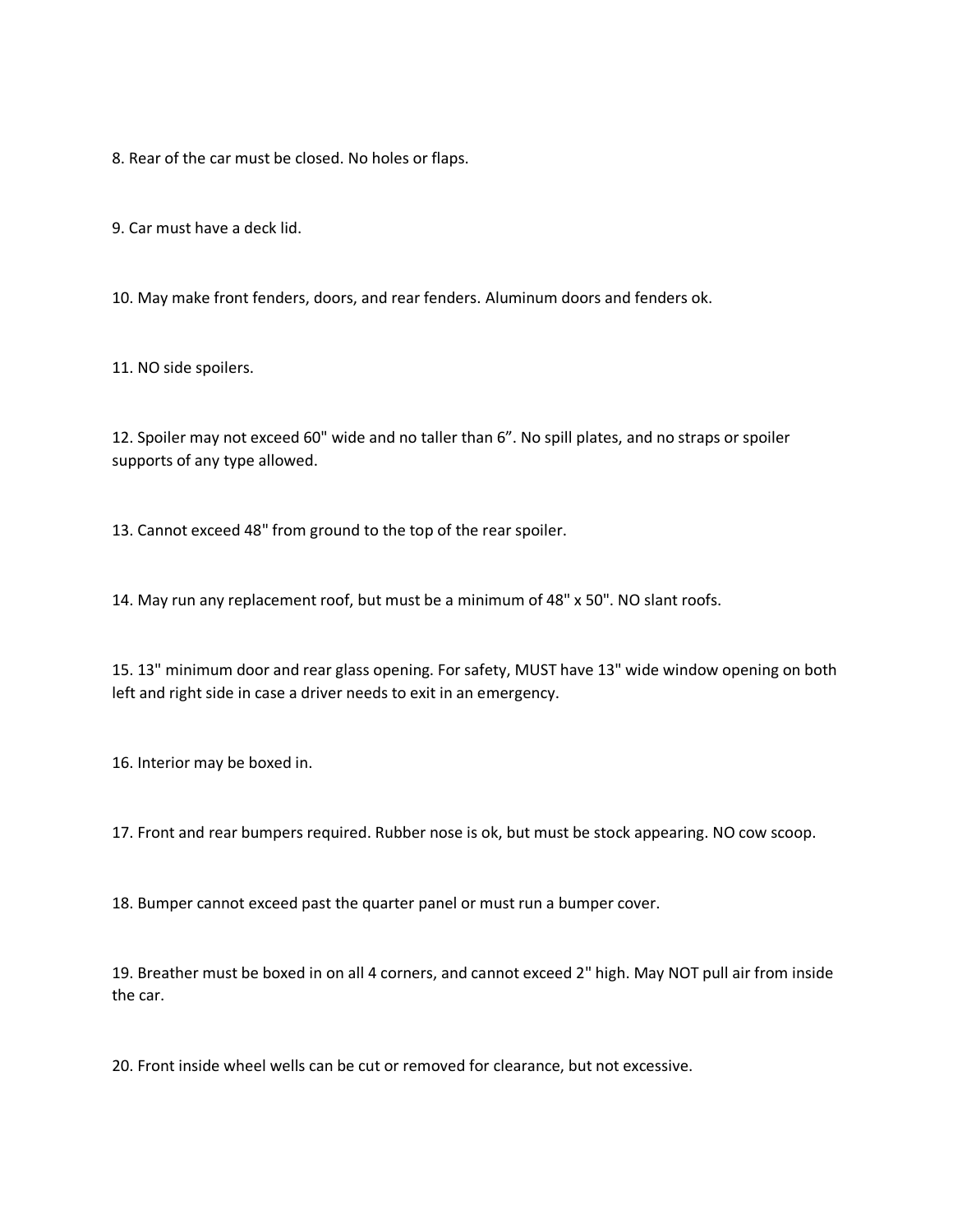21. ALL firewall holes must be covered. Must have a stock firewall in the original location, and the firewall must extend to doors.

22. Must have a stock floor pan in the original location. Floorpan must extend to the rear of the driver's seat. Floorpan must go from frame rail to frame rail.

23. May replace dash with sheet metal. Interior metal must not be higher than dash.

24. Gutting hood and trunk are ok.

25. May use Lexan in rear side windows.

Wheelbase and Frame:

1. Frame must match make and model of car - 1" +/- tolerance allowed.

2. No shortening of frame. Must be stock. No x-ing or cutting of frame.

3. Length between spring eyes must be stock.

4. Wheelbase must match make and model - 1" tolerance.

5. Engine must remain in stock location. Aftermarket mounts ok.

Suspension:

1. NO traction control devices of ANY type allowed.

2. Suspension must be stock unless otherwise stated.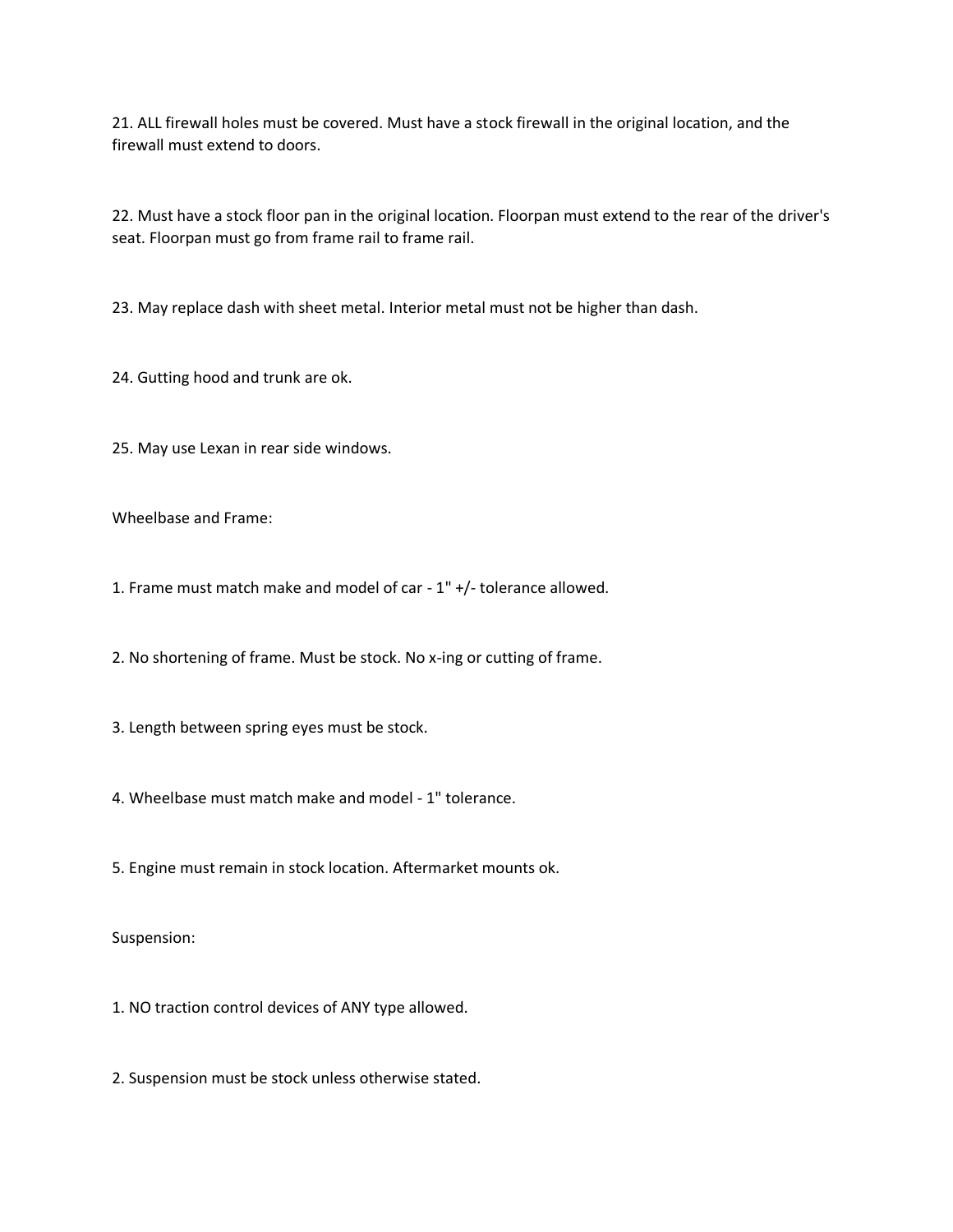3. May run racing springs with adjustable buckets.

4. Adjustable or non-adjustable spring buckets ok.

5. Adjustable buckets in rear ok.

6. Top A-frame can be cut or move top mounting perch.

7. No adjustable blocks - 4" of lowering blocks maximum.

8. Tube type A-arm on top only ok - non adjustable - screw in ball joints on top ok. Ball joint must be mounted on top of A-frame (no QA1) non rebuildable (1/4 inch tolerance).

9. Can use heavy duty OEM steering and suspension parts.

10. Leaf or coil springs can be changed to stronger leaf or coil of the same type.

11. Cutting of coil spring allowed - rear shims on coils are ok.

12. All mounting/hook up points on chassis must be in stock location.

13. Top trailing arm may be cut for pinion angle only.

14. Leaf spring cars may adjust perches for pinion angle.

15. May adjust rear shackles.

16. Aftermarket bushing in A-frames and trailing arms ok but may not swivel.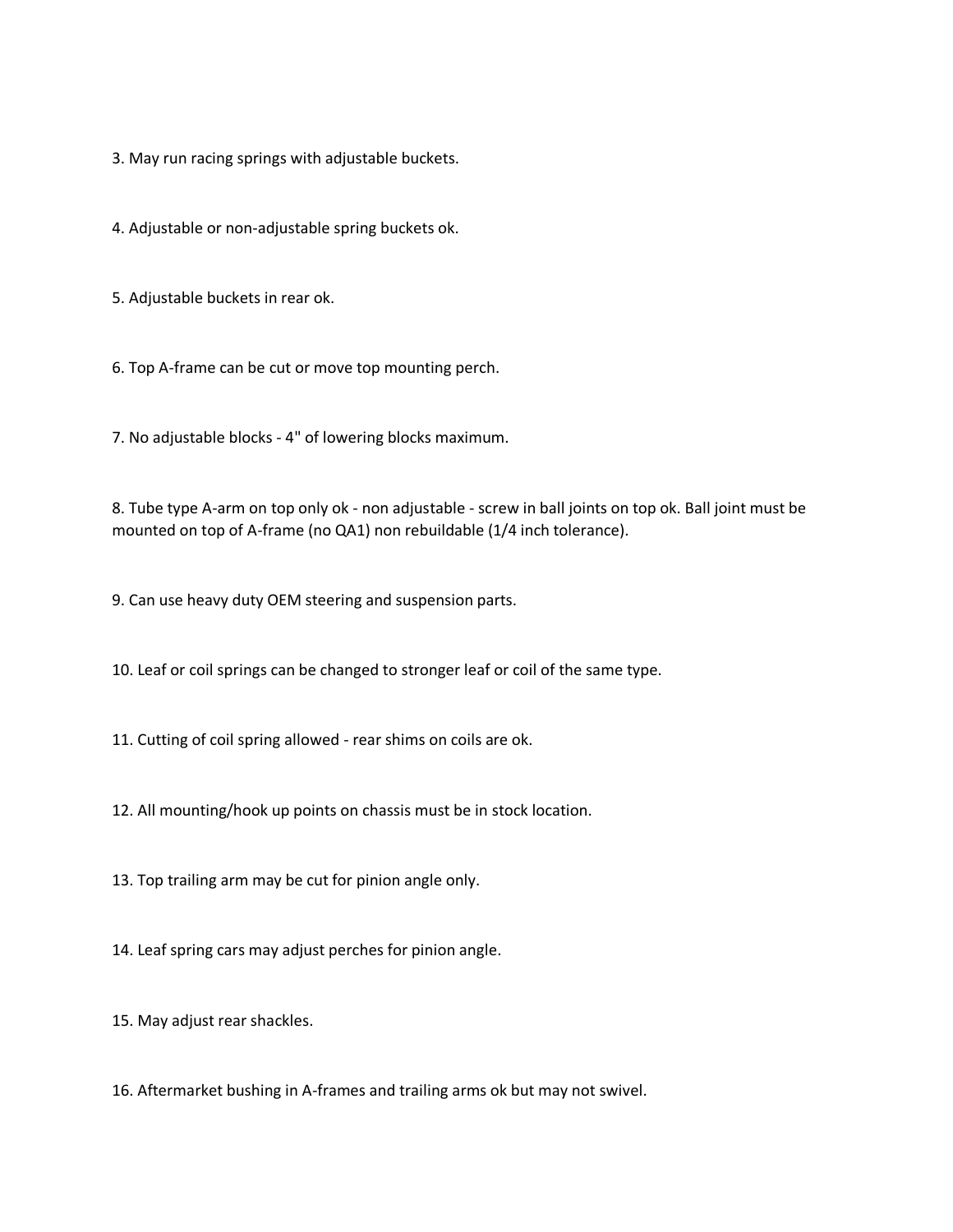Shocks:

1. Shocks must remain in stock location.

2. Front shocks must be in stock location. May move 3 inches max for travel, no angle change.

3. Rear shocks must be in stock location on top, bottom mount can be moved.

4. No heim joints on any shocks.

5. Front - Bilstein AK1043 ONLY

Rear - Bilstein SSR1, AK1044 or AK1050 ONLY

Shock Protest - Driver can only protest shocks from the car that finishes directly ahead of them. Only cars finishing inside Top 5 may protest. Driver can protest a maximum of two shocks, any combination of front and rear.

Shock protest = \$50 per shock, \$25 acceptance fee per shock. Track retains \$25 per shock.

Shock Buy Rule - Front Shock \$90 each - Rear Shock \$125 each.

Fan and Radiator:

1. Radiator must remain in stock location.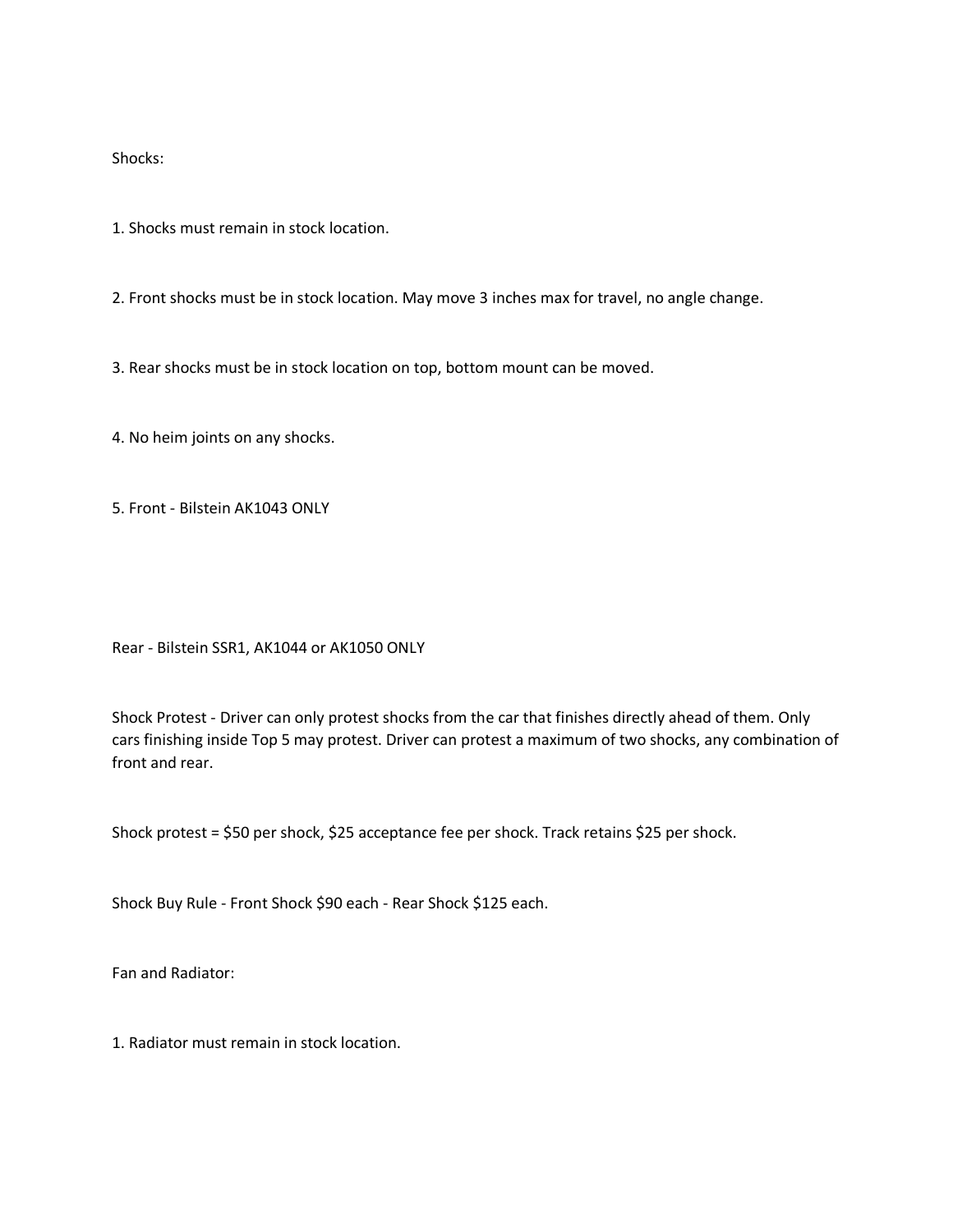2. Aluminum radiator with fabricated brackets ok.

3. NO electric fans.

Exhaust/Header:

1. Headers are legal, but must exit parallel to the ground.

2. NO tri-y headers. NO H-pipes, and NO X-pipes.

3. No turn down on pipes (straight only).

4. No merged collectors.

Engine Rules:

Bottom End

a. Any OEM stock size engine - 363 maximum - .060 over overbore maximum.

b. Repaired engine parts must be approved.

c. ARP Rod bolts OK, but must remain stock size - 3/8.

d. One piece rear seal block ok.

e. No high performance engines or special order parts.

f. Stock engine blocks only.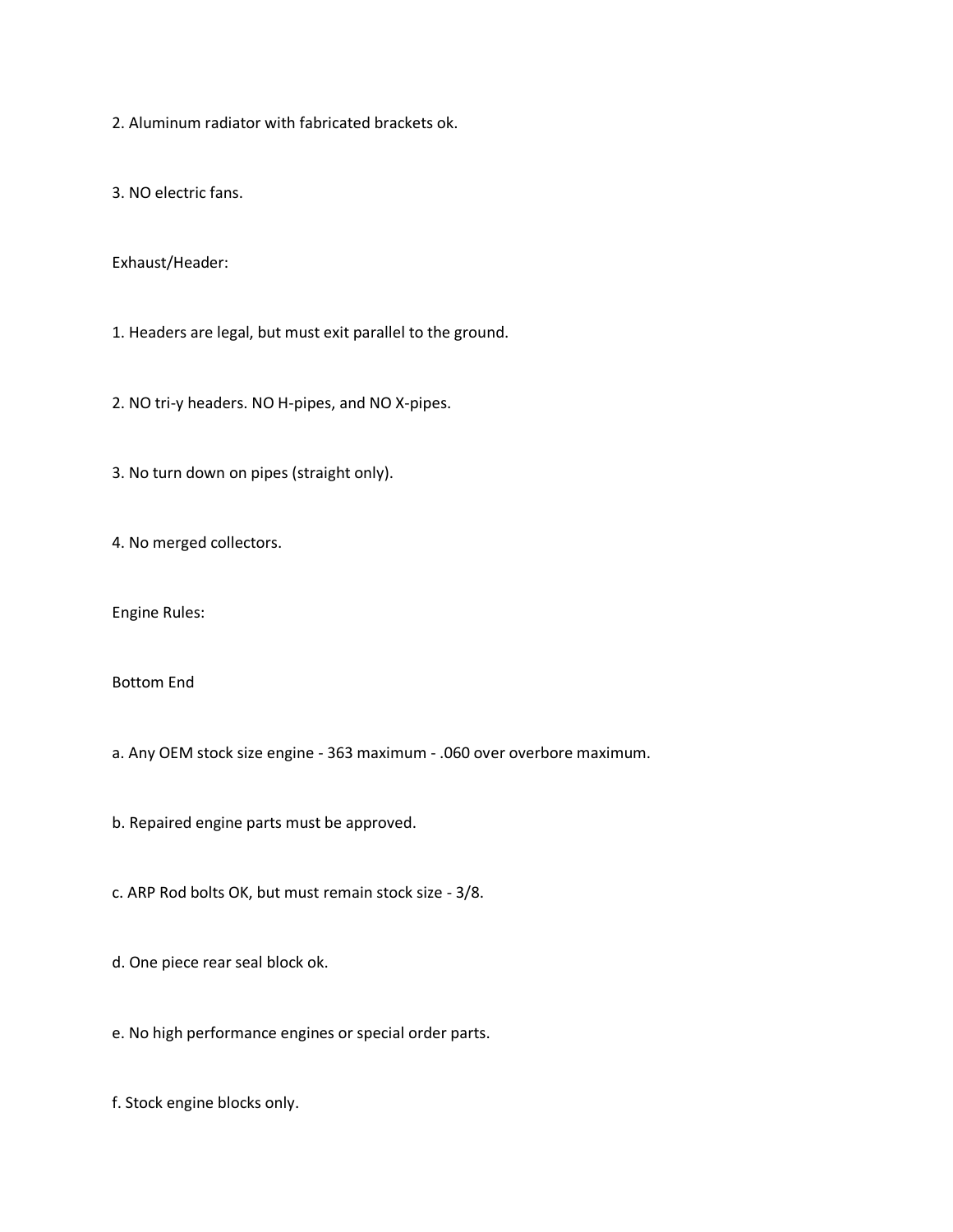g. Must use stock replacement, low compression piston. Cannot cut top of piston.

h. No flat top, 4 eyebrow piston - must be dished.

i. Speedpro H423 DCP or H423 NCP replacement piston OK. No metric ring package.

j. Pistons must be at least .009" in block.

k. No bottoming of lifters.

l. Stock crankshaft.

m. No knife edging or lightening, etc.

n. Cast crank must weigh 48 lbs.

o. No stroke or destroke.

p. Journals may be turned no more than .060". Stock replacement bearings only

q. Rod width may not be less than .940. No powder rods. Stock replacement bearings ok.

r. Stock timing chain gear set or Cloyes C-3023X adjustable timing chain. No offset key ways.

s. Balancer - 6 3/4 by 1" - no machining.

t. May run racing pulleys - NO serpentine pulleys. V-belt racing pulleys ok.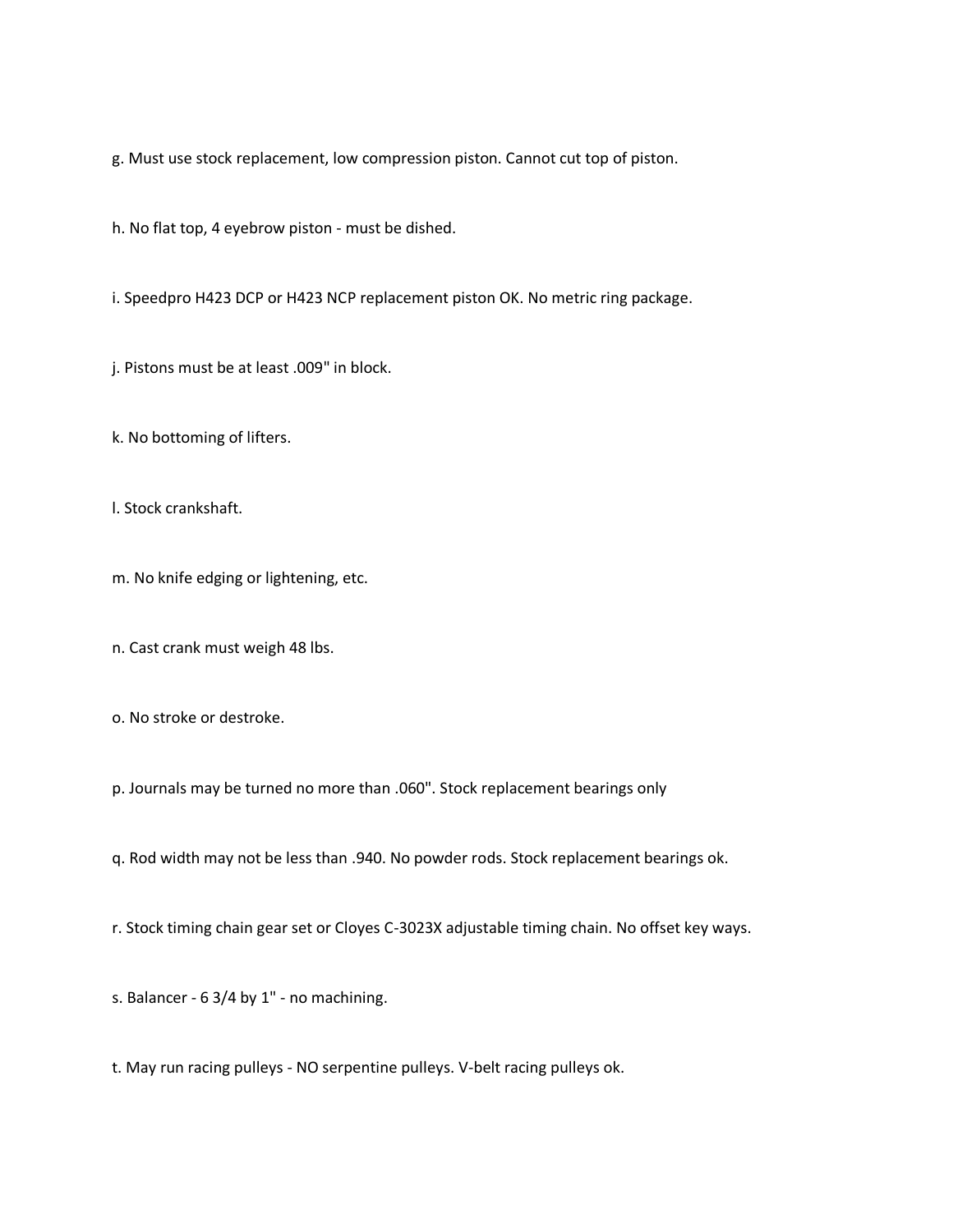u. Aluminum water pump allowed.

v. Aftermarket fuel pump & fuel rod ok.

w. Aftermarket power steering ok.

x. Two(2) piece timing covers ok.

y. No remote oil filter or evac systems.

Heads

a. Any open chamber heads ok, but must meet the following criteria:

b. NO aftermarket heads.

c. May run stock replacement screw-in studs or pin them.

d. May run aftermarket valve cover.

e. Heads cannot be less than 72 cc.

f. No angle milling.

g. Stock or stock replacement valve for make and model. Steel valves only. Stock stem diameter.

h. Valve springs can be Z28 springs.

i. Comp 742 retainers or stock allowed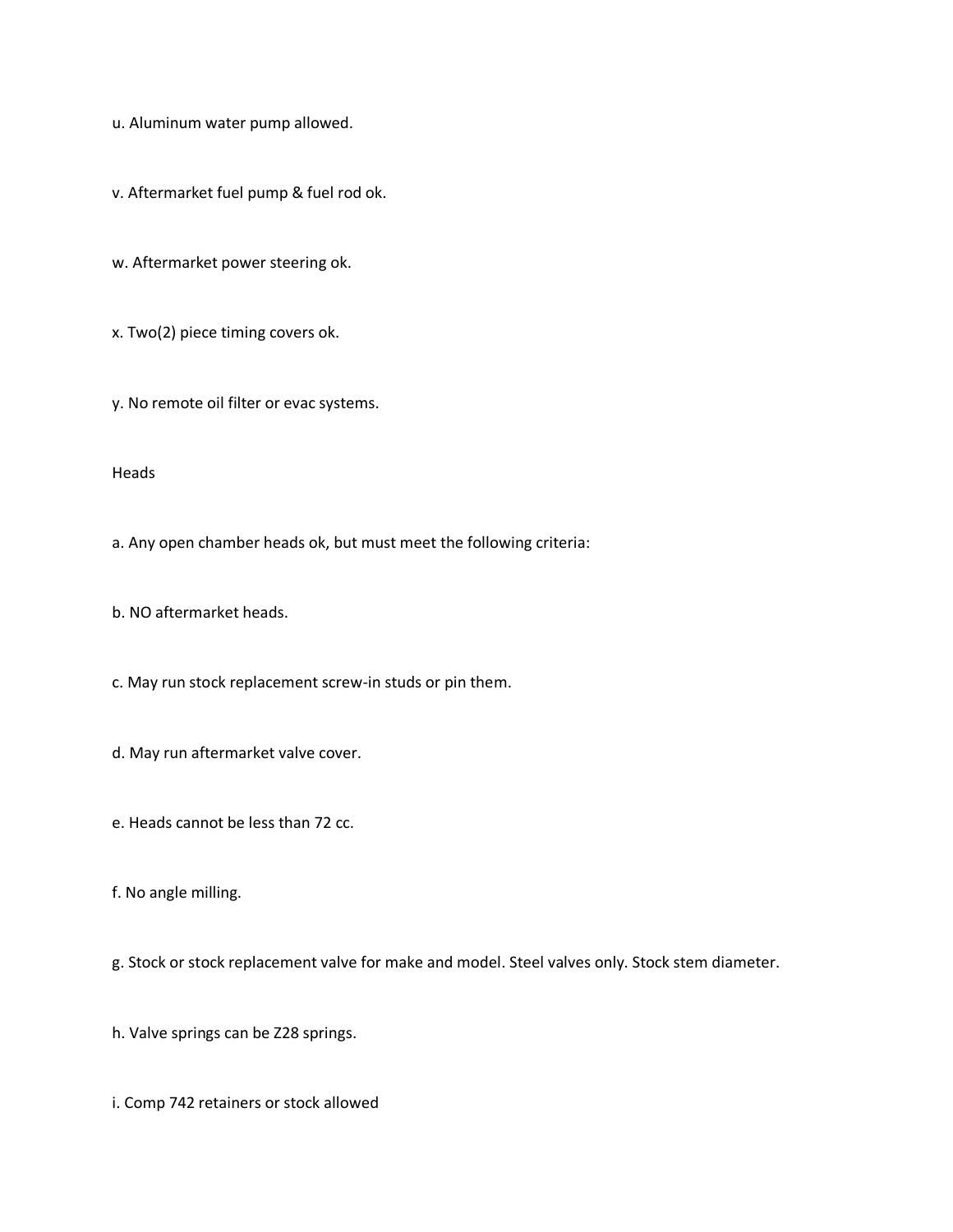j. No cutting under 45 - no competition valve job - no 3 angle valve job.

k. Shims can be used under valve springs at a limit of .060 per spring.

l. May use offset locks, but not with shims.

m. Rocker arms must be stock or stock replacement. 1.5 maximum. No self aligning rocker arms.

n. No porting or polishing.

o. No Vortec parts.

Intake

a. Stock, cast iron. No aluminum intakes.

b. No Holley pattern factory intakes.

c. Must have vacuum fitting behind carburetor.

## Carburetor

a. Stock 2 or 4 barrel, conventional style only. No super bowls or individual cylinder tuning.

b. No modifications except choke flap removal.

c. No removal of choke horn.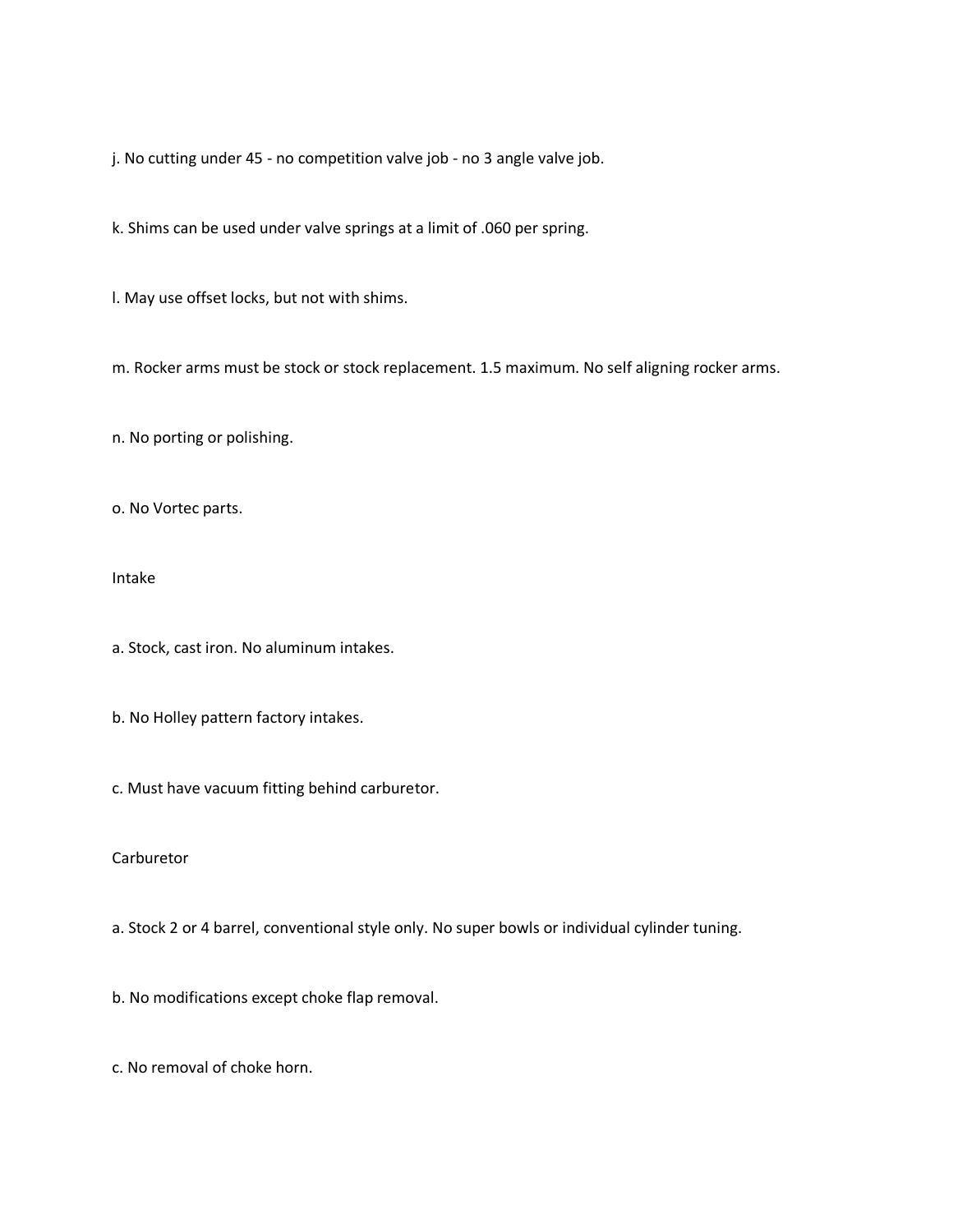d. 600 Holley - part #1850 ok. Must be box stock with Mr. Gasket adaptor part #1932. May use two(2) .070 gaskets maximum.

e. No heat shields around carburetor. Dust shield mounted to air filter base ok.

Cam

a. Stock timing chain or Cloyes C-3023X adjustable timing chain.

b. .390-.410 lift

c. 112 lobe separation +/- 1 degree

d. Advancing or retarding the cam in car with adjustable timing ok.

e. Cloyes C-3023X only - no cam buttons.

f. Stock cam or stock replacement cam only.

g. Duration for intake + 2 degrees / - 10 degrees.

h. .006 - 256 degrees

i. .050 - 195 degrees

j. .200 - 95 degrees

k. Duration for exhaust +2 degrees/ - 10 degrees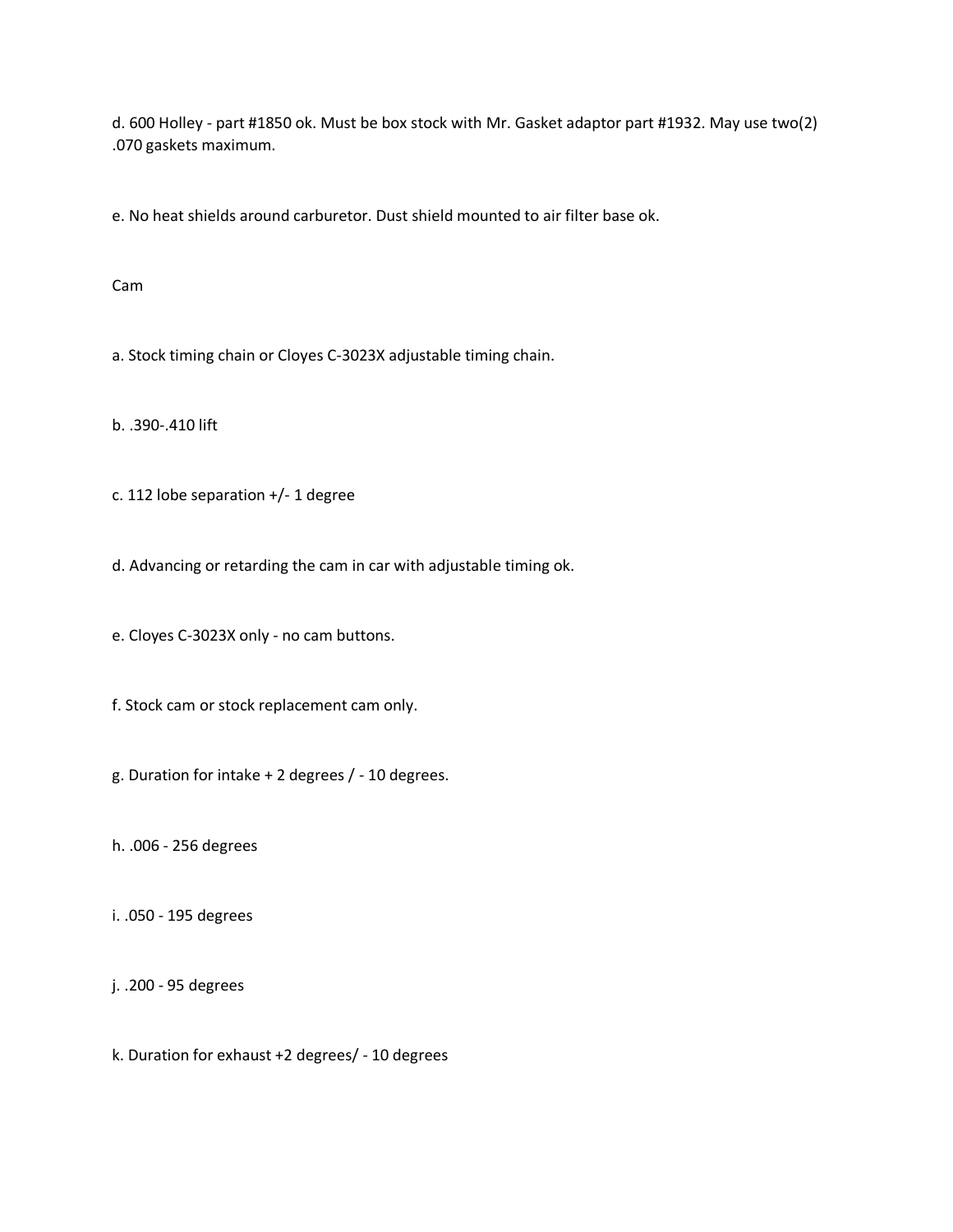l. .006 - 261 degrees

m. .050 - 202 degrees

n. .200 - 106 degrees

o. Must have 18" vacuum at 1000 RPM

p. Hydraulic cam and lifters only.

q. Cams CS-274 sealed power and CCS-2 Melling and Comp Cam 12-105-3 are a stock produced cam and will be looked at with a little more variance. All custom ground cams will be required to meet the above specifications.

Ignition

1. Stock type ignition.

2. Stock type distributor only. No billet, no circuit board distributor.

3. No high performance distributor or high performance parts.

4. No altering firing order.

5. No boxes.

Transmission:

1. Must be stock with all working forward and reverse gears.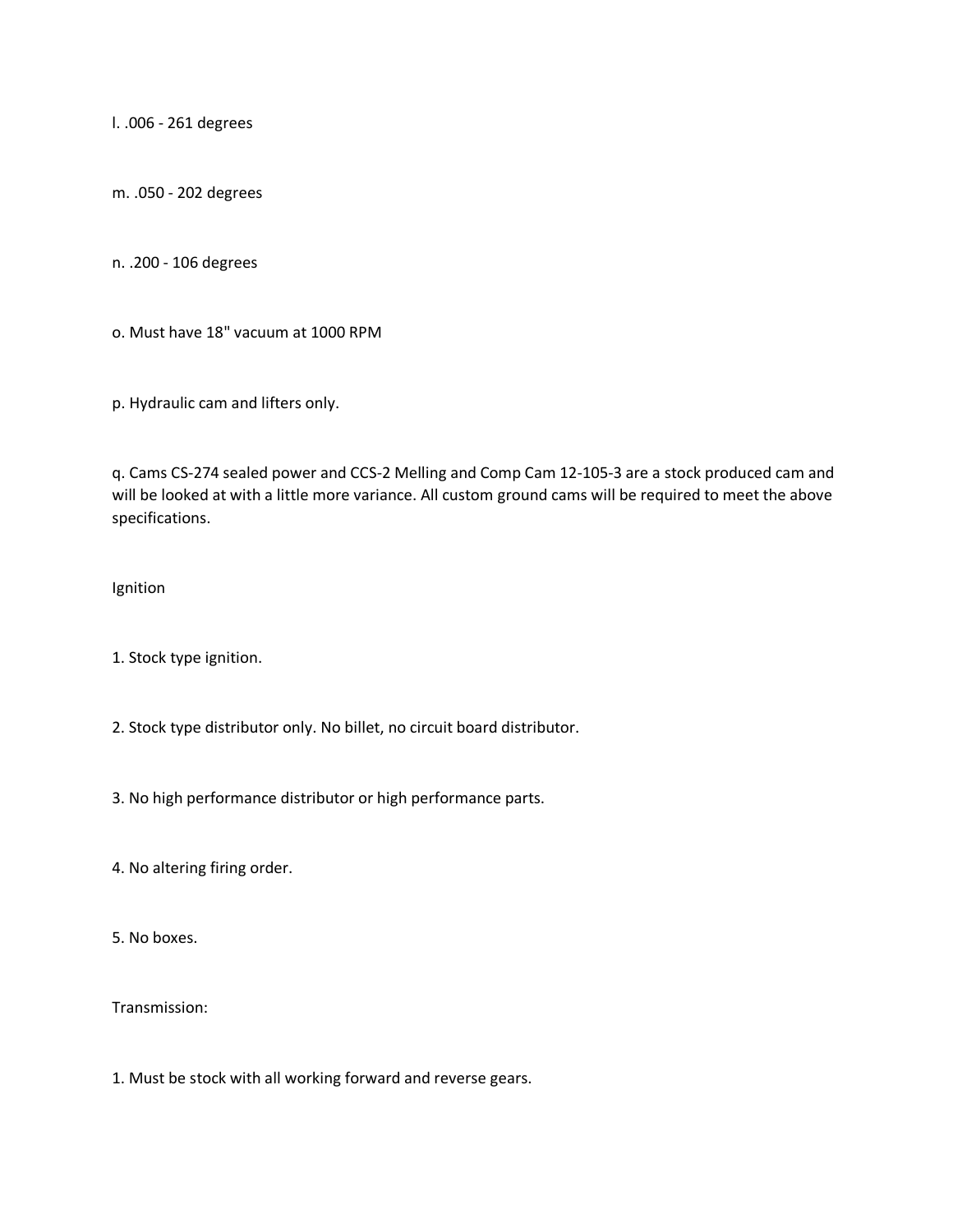2. May run 350 or 400 turbo automatic with OEM working torque converter, stock type and 11" minimum.

- 3. May run transmission cooler.
- 4. No power glides.
- 5. Aftermarket throw out bearing ok.
- 6. No lightning of gears.
- 7. Three(3) speed straight drive, cast iron transmission with all working gears.
- 8. Straight drive transmission cars must have blow proof bell housing or scatter shield ¼" steel.
- Flywheel and Clutch Assembly:
- a. Stock steel flywheel 14 pounds minimum
- b. Stock type clutch and pressure plate minimum 10.5" (pressure plate 12 pound minimum).
- c. May use hydraulic clutch.
- Drive Shaft:
- 1. Must be stock for the model of car or may run 2" driveshaft.
- 2. No carbon fiber and no aluminum drive shafts.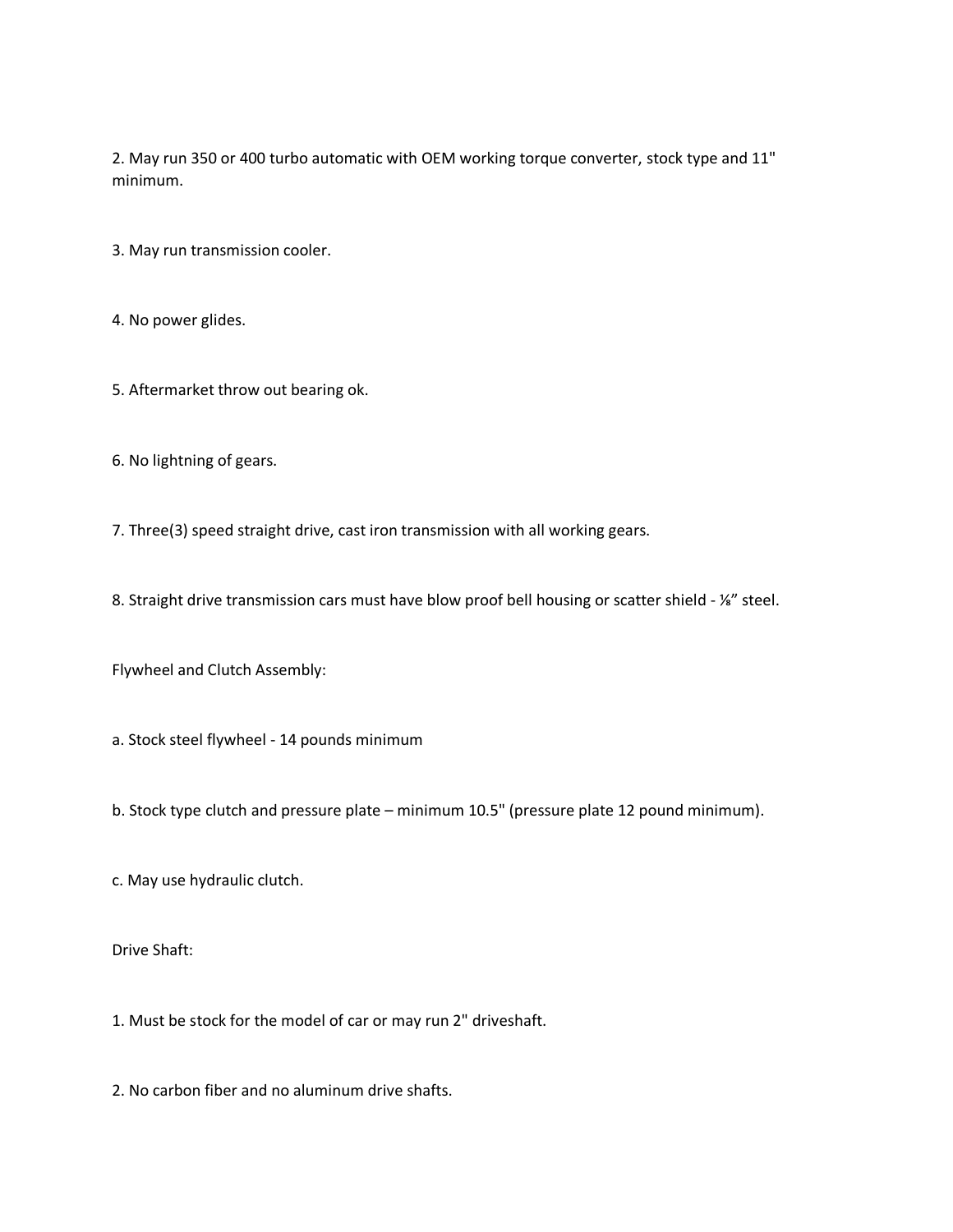3. "U" or square type safety loop on front of drive shaft assembly is required.

Rear End:

1. GM 10 or 12 bolt GM housing rear-end.

2. 9" Ford or 9" Ford floater ok. 9" Ford mounting points must be stock type with NO adjustability. 4 1/2" maximum - 3 1/2" minimum from center of the axle tube to center of trailing arm bolt. (ANY ADDITIONAL HOLES MUST BE BLOCKED OFF).

3. Shocks have to be in stock location - may move for travel only (3 inches maximum), no angle change.

4. May run aftermarket axles. No ball spline axles.

5. Any gear ratio allowed.

6. Locked or limited slip rear ends allowed.

7. Full spools ok (no scalloped).

8. No gun drilled axles.

9. No gun drilled rotors or scalloped rotors.

10. No lightning of any parts.

11. All components must be made of steel.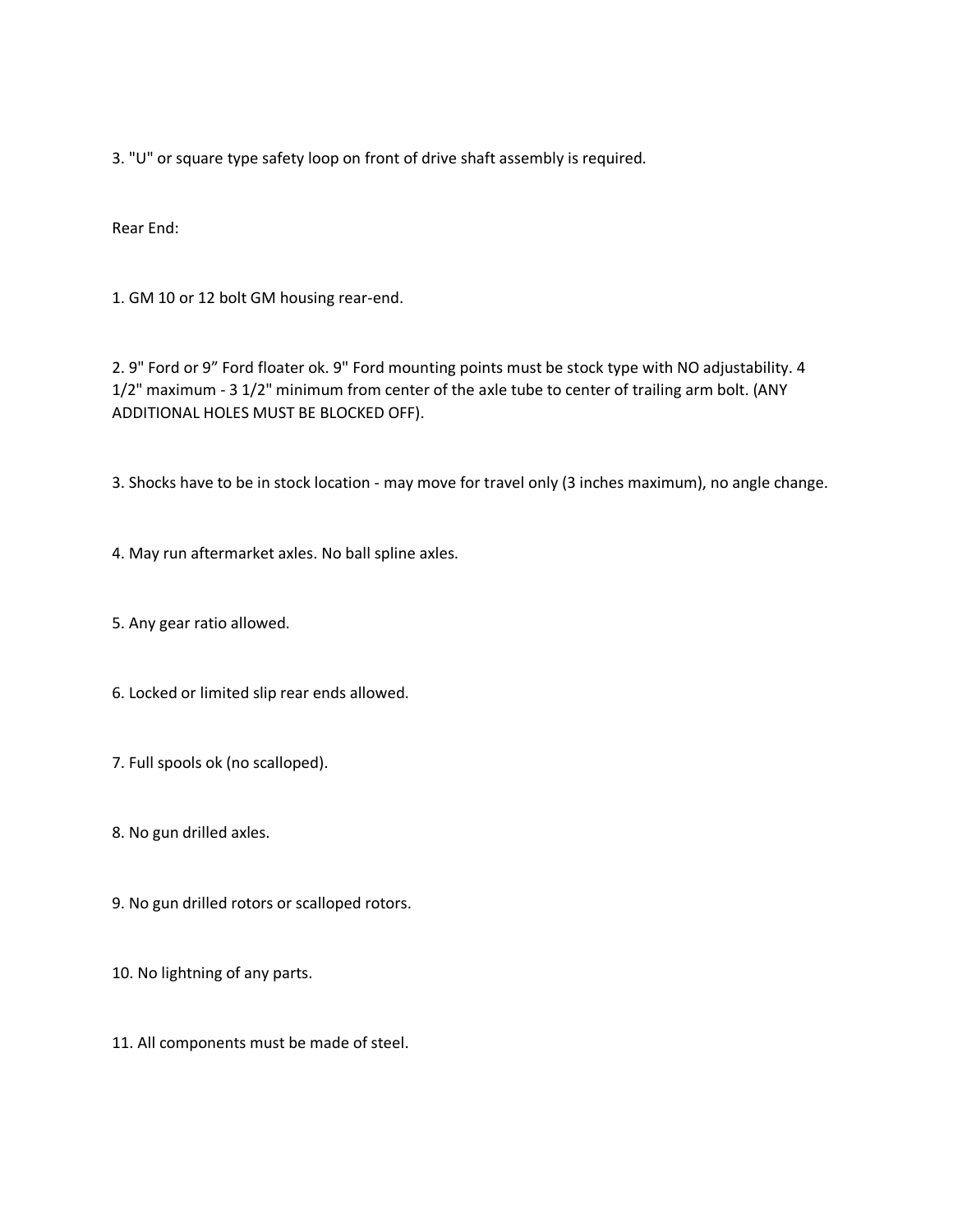12. Disc brakes ok - doesn't have to match the model of car.

13. Can cut top of trailing arms for pinion angle.

Fuel and Fuel Cell:

1. Fuel cell must be mounted securely inside the trunk with a firewall between driver and fuel cell.

2. MUST run pump gas or track fuel. NO Nitrous.

Tires, Wheels, and Brakes:

1. 8" maximum wheels with .25" tolerance.

2. 14" or 15" - must be the same all the way around.

3. NO aluminum wheels.

4. NO DOT racing tires. Any 70, 75, or 78 series street legal DOT series radial tires - NO directional or competition tires.

5. 8" Towel City racing recap OK, must punch minimum of 53.

6.Tires subject to lab samples at independent lab for softening or alteration. NO chemical treating or conditioning of tires!

7. May run beadlocks, must be outward facing.

8. May run offset rims and wheel spacers.